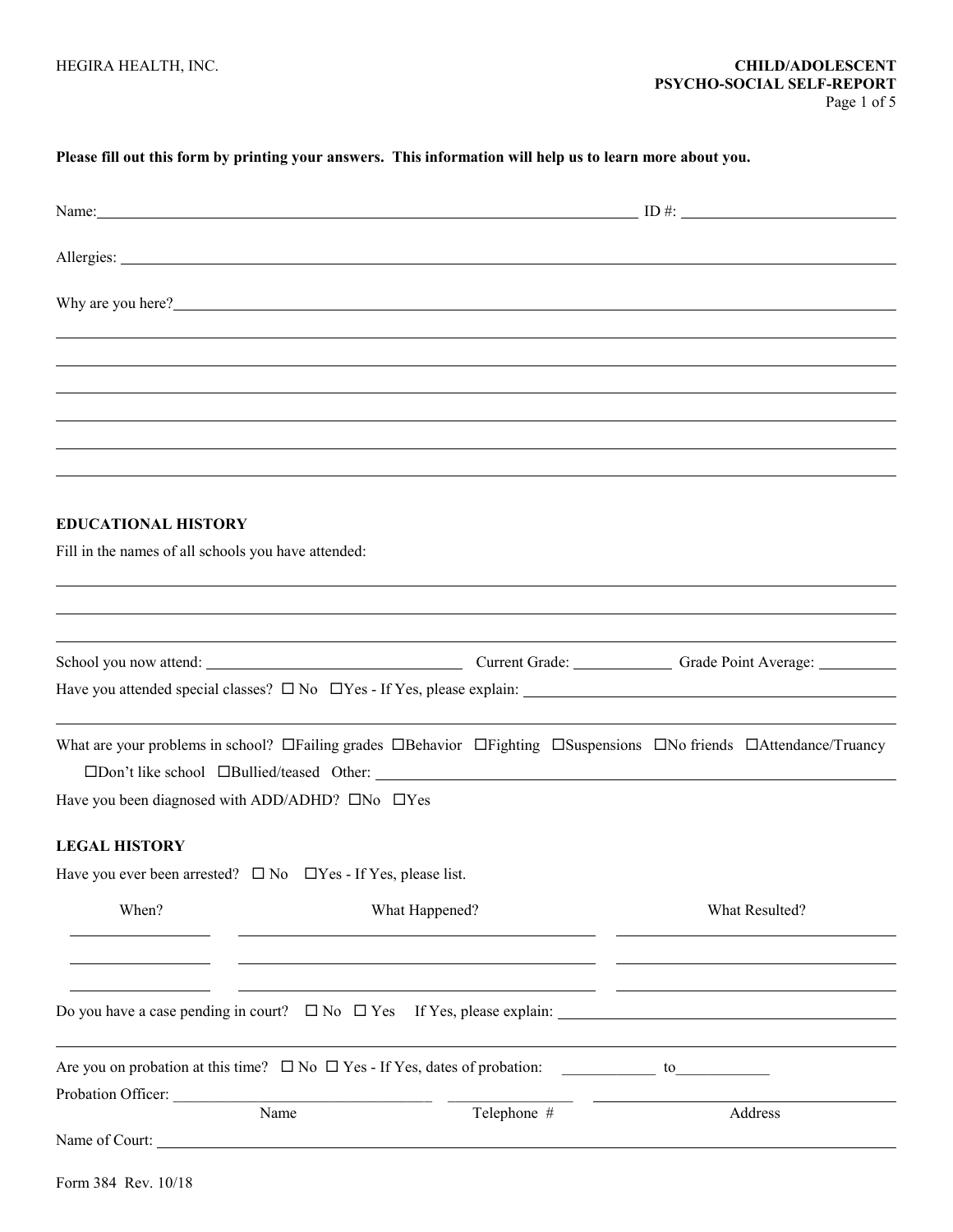## **FAMILY HISTORY**

Who currently lives in your home?

| Name | Age | Relationship | Occupation |
|------|-----|--------------|------------|
|      |     |              |            |
|      |     |              |            |
|      |     |              |            |
|      |     |              |            |
|      |     |              |            |

Which immediate family members do NOT live in your home?

| Name | Age | Relationship | Occupation |
|------|-----|--------------|------------|
|      |     |              |            |
|      |     |              |            |
|      |     |              |            |
|      |     |              |            |
|      |     |              |            |

Please circle the number that describes how you rate your family home life or the quality of your relationships with others at home:

Poor Perfect 1 2 3 4 5

Please circle the number that describes how well you get along with the following people:

|           | Poor |               |   | Perfect |
|-----------|------|---------------|---|---------|
| Parents:  |      |               | 3 |         |
| Brothers: |      |               | 3 |         |
| Sisters:  |      | $\mathcal{L}$ | 3 |         |
| Others:   |      |               | 2 |         |

Who are the other supportive adults in your life?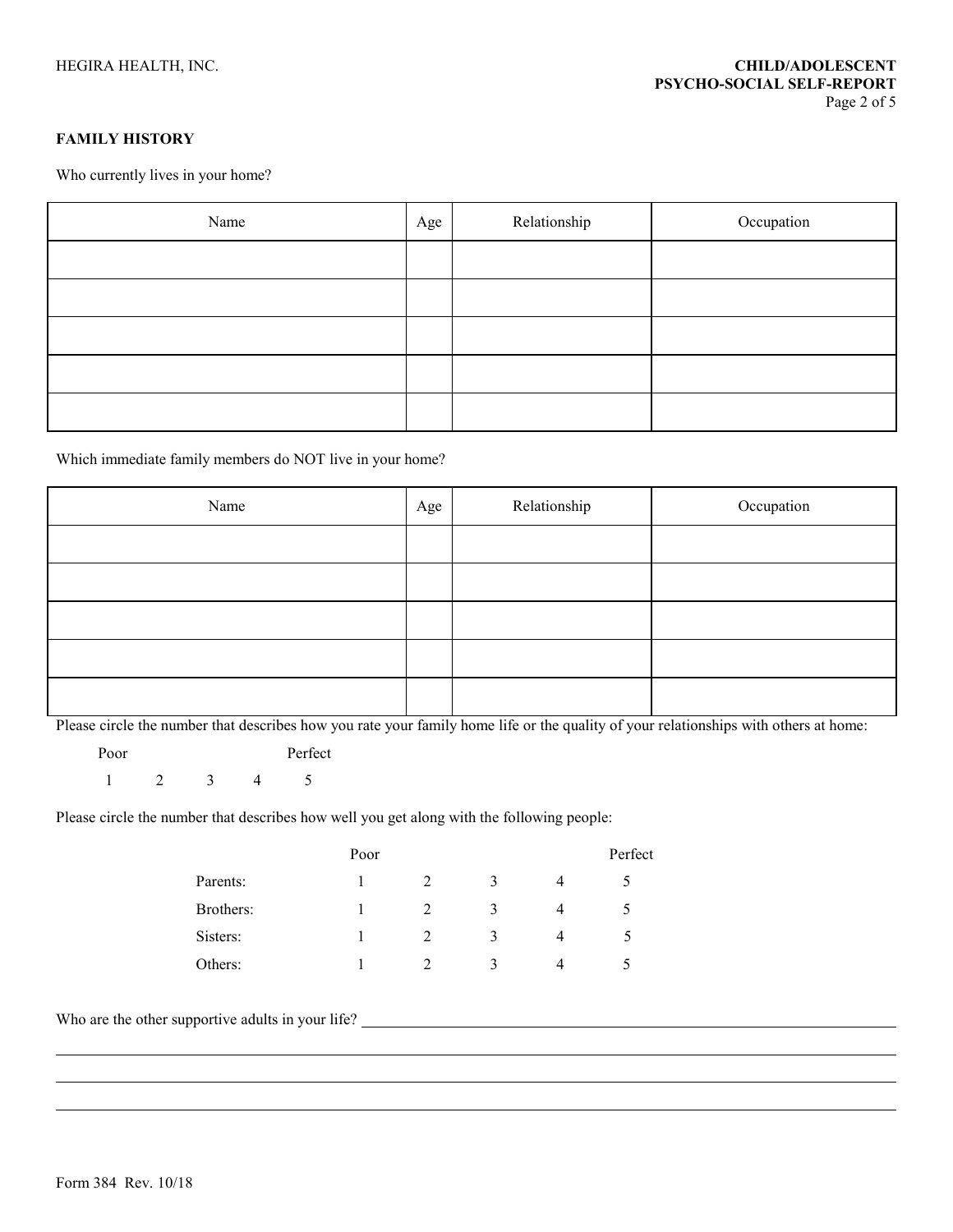Describe what you do in a typical day:

| <b>INTERESTS/ACTIVITIES</b>                                                                                                                                                                                                                                                                                                                         |                                                                                                                                                                                                                                                                                                                                                                                                |                                                                                                                                                                                                                                                                                                                                                                                                               |
|-----------------------------------------------------------------------------------------------------------------------------------------------------------------------------------------------------------------------------------------------------------------------------------------------------------------------------------------------------|------------------------------------------------------------------------------------------------------------------------------------------------------------------------------------------------------------------------------------------------------------------------------------------------------------------------------------------------------------------------------------------------|---------------------------------------------------------------------------------------------------------------------------------------------------------------------------------------------------------------------------------------------------------------------------------------------------------------------------------------------------------------------------------------------------------------|
| What do you enjoy doing?                                                                                                                                                                                                                                                                                                                            |                                                                                                                                                                                                                                                                                                                                                                                                |                                                                                                                                                                                                                                                                                                                                                                                                               |
| $\Box$ Babysitting<br>$\Box$ Being with friends<br>$\Box$ Being with girlfriend/boyfriend<br>$\Box$ Being with family<br>$\Box$ Being by myself<br>$\Box$ Building things<br>$\Box$ Cheerleading<br>$\Box$ Dieting<br>$\Box$ Drawing<br>$\Box$ Drinking alcohol<br>$\Box$ Eating<br>$\Box$<br>Exercising/working out<br>$\Box$ Getting into trouble | $\Box$ Getting into fights<br>$\Box$ Getting high<br>$\Box$ Going to parties<br>$\Box$ Going shopping<br>$\Box$ Going places/traveling<br>$\square$ Just about anything<br>$\Box$ Listening to music<br>$\Box$ Other school activities<br>$\Box$ Playing video games<br>$\Box$ Playing instrument<br>$\Box$ Playing school sports<br>$\Box$ Playing sports<br>$\Box$ Praying/church activities | $\square$ Scouts (Boy or Girl)/Clubs<br>$\square$ Sewing, knitting, embroidering,<br>making crafts<br>$\Box$ Singing<br>$\Box$ Sleeping<br>$\square$ Smoking cigarettes/using snuff<br>$\Box$ Talking on phone<br>$\square$ Using a computer<br>$\Box$ Volunteer work<br>$\square$ Watching television<br>$\square$ Watching movies/videos<br>$\Box$ Working/earning money<br>$\Box$ Writing/reading<br>Other |
|                                                                                                                                                                                                                                                                                                                                                     |                                                                                                                                                                                                                                                                                                                                                                                                |                                                                                                                                                                                                                                                                                                                                                                                                               |
|                                                                                                                                                                                                                                                                                                                                                     | Are you sexually active? $\square$ No $\square$ Yes - If Yes, are you having protected sex? $\square$ Yes $\square$ No<br>Do you have a social network account: Facebook, My Space, etc.? □No □Yes                                                                                                                                                                                             |                                                                                                                                                                                                                                                                                                                                                                                                               |
| If you use tobacco, would you like a referral for help to quit? $\square$ No $\square$ Yes                                                                                                                                                                                                                                                          |                                                                                                                                                                                                                                                                                                                                                                                                |                                                                                                                                                                                                                                                                                                                                                                                                               |
|                                                                                                                                                                                                                                                                                                                                                     |                                                                                                                                                                                                                                                                                                                                                                                                | Pay: $\qquad \qquad$<br>$\Box$ None<br>$\Box$ None                                                                                                                                                                                                                                                                                                                                                            |
| Past Employers:                                                                                                                                                                                                                                                                                                                                     | <u> 1989 - Johann Barbara, martin amerikan basar dan basa dan basar dan basa dalam basa dalam basa dalam dalam ba</u><br>Reason for leaving: New York Changes and Security and Security and Security and Security and Security and Security and Security and Security and Security and Security and Security and Security and Security and Security and                                        |                                                                                                                                                                                                                                                                                                                                                                                                               |
|                                                                                                                                                                                                                                                                                                                                                     |                                                                                                                                                                                                                                                                                                                                                                                                |                                                                                                                                                                                                                                                                                                                                                                                                               |
|                                                                                                                                                                                                                                                                                                                                                     | Religious Preference: New York Changes and Changes and Changes and Changes and Changes and Changes and Changes and Changes and Changes and Changes and Changes and Changes and Changes and Changes and Changes and Changes and                                                                                                                                                                 |                                                                                                                                                                                                                                                                                                                                                                                                               |
| Explain:                                                                                                                                                                                                                                                                                                                                            | Do you consider yourself to be a spiritual person or believe in a higher power? $\square$ No $\square$ Yes                                                                                                                                                                                                                                                                                     |                                                                                                                                                                                                                                                                                                                                                                                                               |
| Check the areas in which you are experiencing problems:                                                                                                                                                                                                                                                                                             |                                                                                                                                                                                                                                                                                                                                                                                                |                                                                                                                                                                                                                                                                                                                                                                                                               |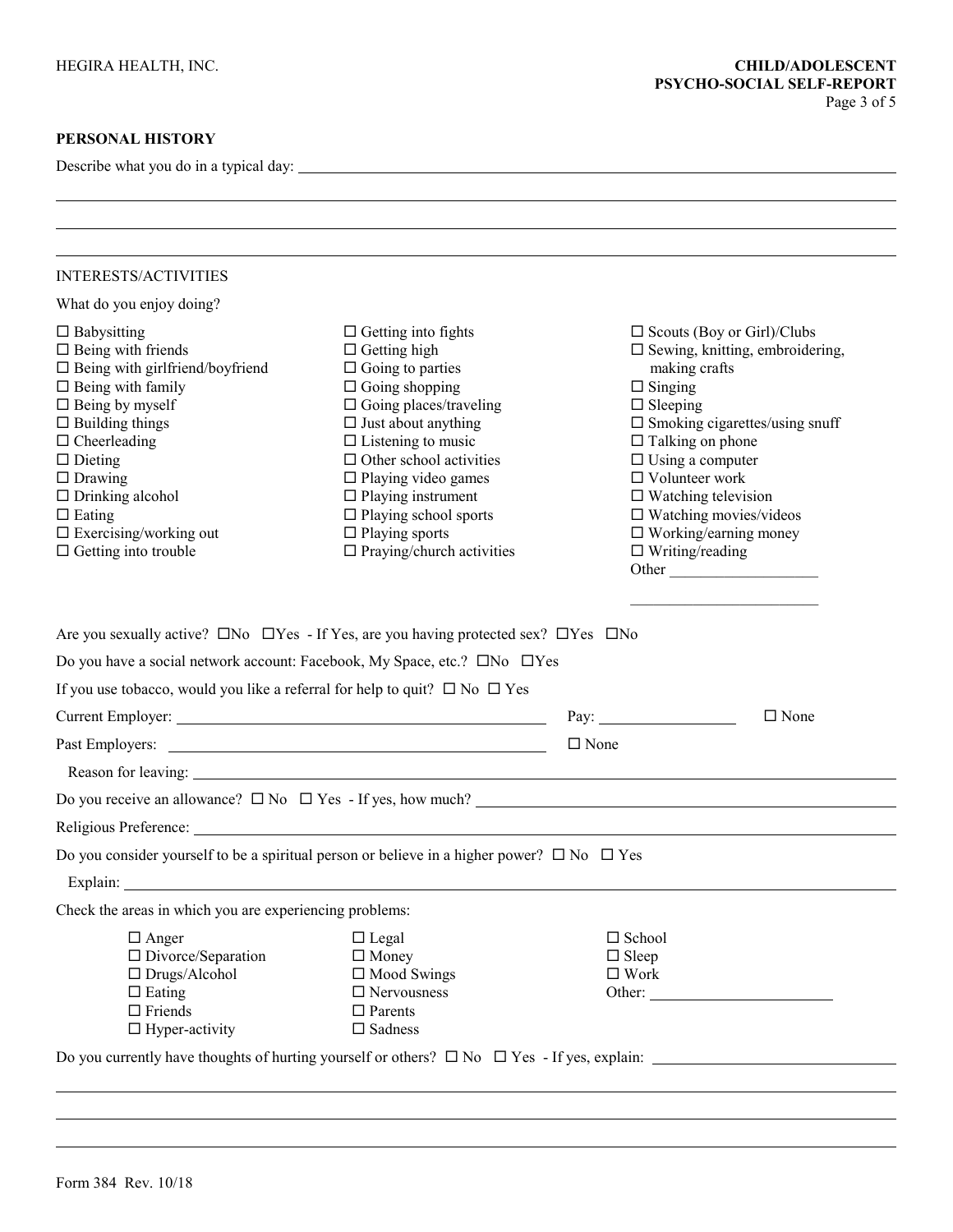(Month/Year)

Have you ever attempted to hurt yourself or others?  $\Box$  No  $\Box$  Yes - If yes, when:

Explain (How?):

Which of the following describes your peer group/friends:  $\Box$  Earn mostly passing grades  $\Box$  Earn mostly failing grades

 $\Box$ Involved in sports or extracurricular activities  $\Box$ Drink alcohol  $\Box$ Smoke marijuana or use other drugs

 $\Box$  Get into trouble at home or school  $\Box$  Sexually active Other:

Do you consider yourself a:  $\Box$  Leader or a  $\Box$  Follower?

Have you ever had counseling?  $\Box$  No  $\Box$  Yes - If yes:

| Where? | When? | Why? |
|--------|-------|------|
|        |       |      |
|        |       |      |
|        |       |      |
|        |       |      |

Have you made bets or participated in activities/games for money?

No Yes - If Yes, what and how often?

If you are 12 years old or older, please check off the answers that apply to you. The questions below are about your use of mood altering chemicals - **which includes alcohol**.

|    | <b>Questions</b>                                         | Past   | Current | No/Does<br><b>Not Apply</b> |
|----|----------------------------------------------------------|--------|---------|-----------------------------|
| 1. | I use chemicals on a regular basis.                      | □      |         |                             |
| 2. | I drink to get drunk.                                    | $\Box$ | П       |                             |
| 3. | Getting high is important to me.                         | П      | П       |                             |
| 4. | I look for parties or other people to get high with.     | П      | П       |                             |
| 5. | I use chemicals alone.                                   | П      | П       |                             |
| 6. | I misuse prescription medication in order to get high.   | П      | П       |                             |
| 7. | I use chemicals when I feel bad and want to feel better. | П      | П       |                             |
| 8. | People say my personality changes when I use chemicals.  | П      | П       |                             |